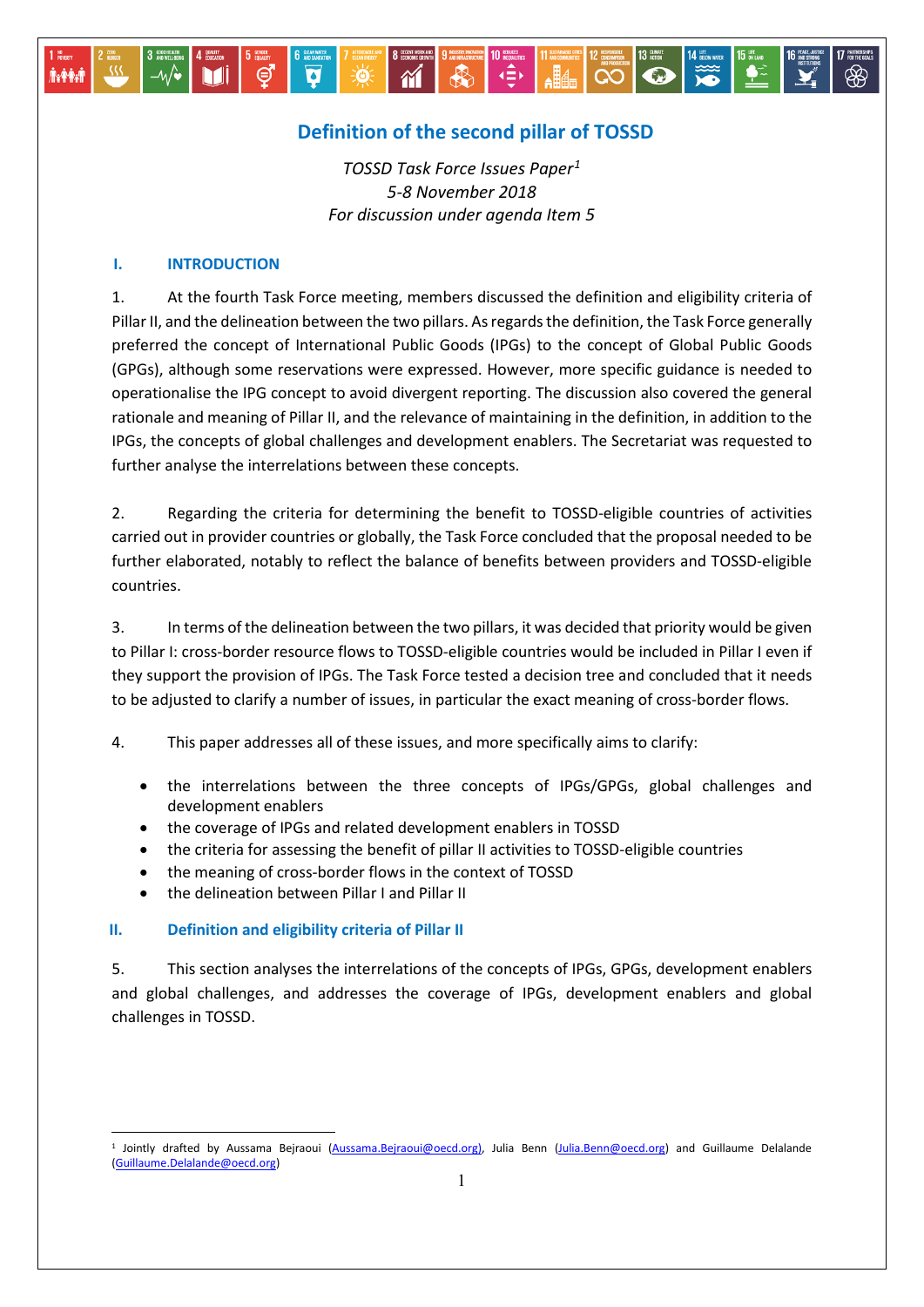### *Inter-relations between International Public Goods/Global Public Goods and global challenges*

6. As emphasised in the Pillar II definition paper discussed at the 5<sup>th</sup> Task Force meeting<sup>[2](#page-1-0)</sup>, IPGs/GPGs and global challenges are strongly related. They both refer to issues that are shared globally and that need to be addressed globally. The concept of IPGs/GPGs emphasises the production side, reflecting the issue of undersupply due to free riding and the need for collective action to circumvent the inability of individual countries to provide the good alone. IPGs/GPGs are tools to address global challenges. This latter concept is broader than IPGs/GPGs in the sense that it incorporates the possibility of negative spill-overs.

### *How is the concept of development enablers related to IPGs/GPGs?*

7. IPGs can be divided in two categories: i) final IPGs, and ii) intermediate IPGs which contribute to the provision of final IPGs. Final IPGs are broad outcomes or goals which bring direct utility (wellbeing). Examples are stable climate, clean air, peace and security, financial stability or the eradication of communicable diseases. Final IPGs are the product of intermediate steps that have themselves the characteristics of IPGs. Intermediate IPGs can be defined as the means to produce the final IPGs and in this way they can be compared to development enablers. Examples of intermediate IPGs are policy frameworks, regimes, norms, institutions, research, etc.

8. Intermediate IPGs (or development enablers) can be grouped into two categories according to the type of benefits they provide. First, there are activities which provide benefit in the form of reduced or eliminated risk, where the risk is generally a global challenge (reducing the risk of global warming, of a conflict, of financial shocks, etc.)<sup>[3](#page-1-1)</sup>. The eliminated risk is non-exclusive and available for all to consume. Another group of IPGs/development enablers brings benefits in the form of enhanced capacity to produce IPGs. Examples are global governance, policies, harmonisation of standards or research.

- 9. Based on the above analysis, the following three definitions are proposed:
	- **International Public Goods** are goods which provide benefits that are non-exclusive and available for all to consume at least in two countries. IPGs include GPGs and RPGs.
	- **Development enablers** are the means which help produce final IPGs and which have themselves the characteristics of IPGs. They can be seen as intermediate IPGs.
	- **Global challenges** are issues or concerns that bring disutility on a global scale and that need to be addressed globally.

<span id="page-1-0"></span><sup>&</sup>lt;u>.</u> <sup>2</sup> [http://www.oecd.org/dac/financing-sustainable-development/development-finance-standards/TF%20September%20-](http://www.oecd.org/dac/financing-sustainable-development/development-finance-standards/TF%20September%20-%20Pillar%202%20-%20definition_11%20September.pdf) [%20Pillar%202%20-%20definition\\_11%20September.pdf](http://www.oecd.org/dac/financing-sustainable-development/development-finance-standards/TF%20September%20-%20Pillar%202%20-%20definition_11%20September.pdf)

<span id="page-1-1"></span><sup>&</sup>lt;sup>3</sup> Reducing the risk of greenhouse gas emissions lowers the risk of global warming for everyone (GPG). Reducing the risk of a conflict, for example through peacekeeping or humanitarian action, decreases the risk of insecurity at a regional level (RPG). Reducing the risk associated with a disease brings benefits that can extend regionally or globally.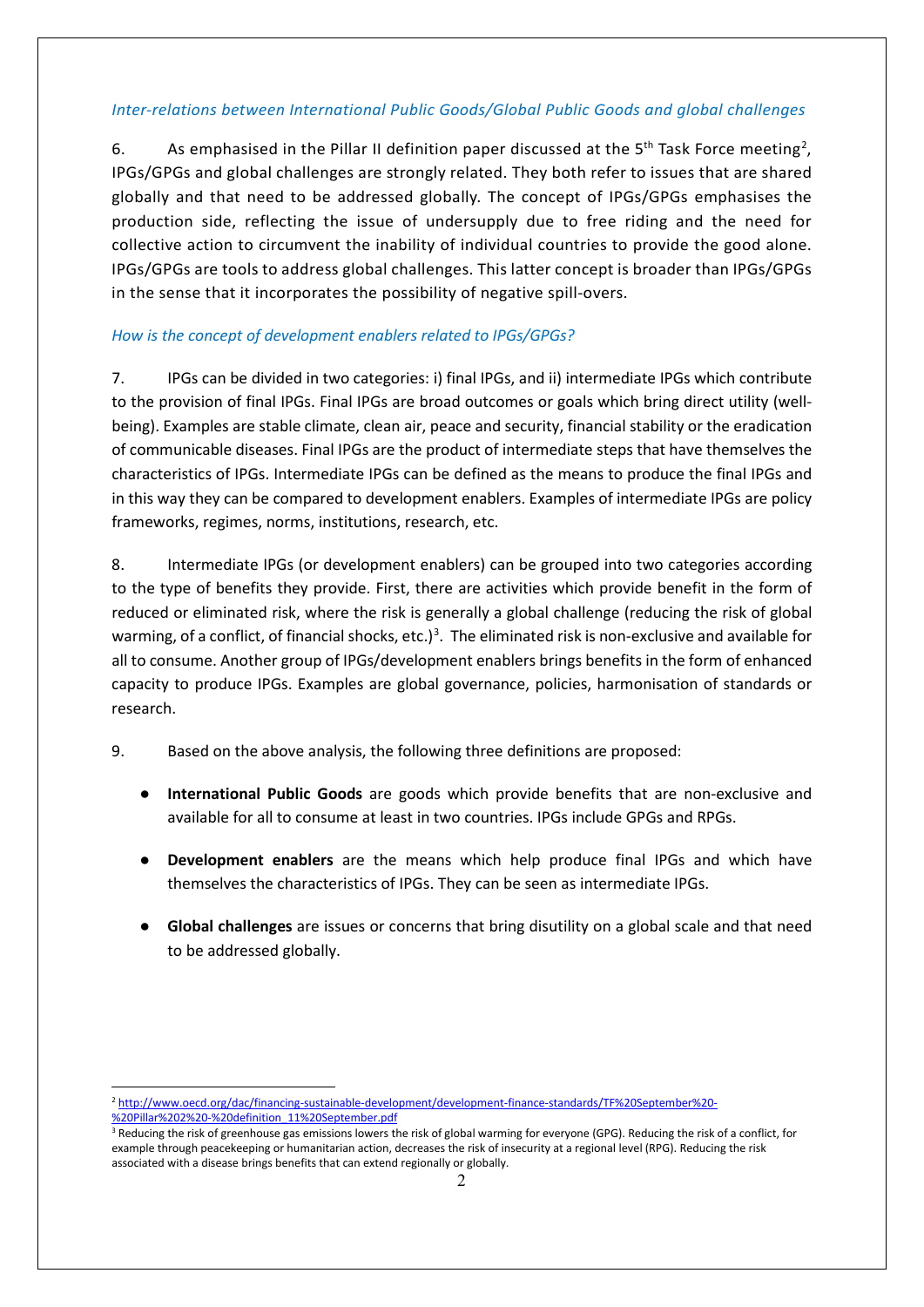### *The coverage of IPGs and related development enablers in TOSSD*

10. As emphasised at the fifth Task Force meeting, there is no international agreement on what constitutes IPGs and different actors have different interpretations (operationalisations) of the concept. First, given that most public goods are impure public goods, their identification as IPGs is often subject to debate. Moreover, there is no consensus on the categorisation of some areas as IPGs. For example, global norms on human rights are often controversial.

11. It is therefore important to recognise that the identification of some areas as IPGs is a political question. In order to avoid discrepancies in reporting, the general definition needs to be operationalised and agreed collectively. In this regard, it is proposed that the Task Force identifies a preliminary list of IPGs that can be complemented as discussions on specific themes progress. The task of monitoring this list can be assigned to the future TOSSD governing body or its technical steering committee. The Table 1 below provides a preliminary list of IPGs/GPGs and related development enablers classified by theme (based on a review of existing literature).

### *Proposed definition of Pillar II*

- 12. Based on the above analysis, two options are proposed for defining TOSSD pillar II:
	- **Option 1: Retain only the terms of IPGs and development enablers** and define pillar II as follows: *"activities that support the provision of IPGs and development enablers"*.
	- **Option 2: Retain the three terms of IPGs, development enablers and global challenges,** with the proposed definitions in paragraph 10, and define Pillar II as follows: *"activities that support the provision of IPGs and development enablers and that address global challenges"*.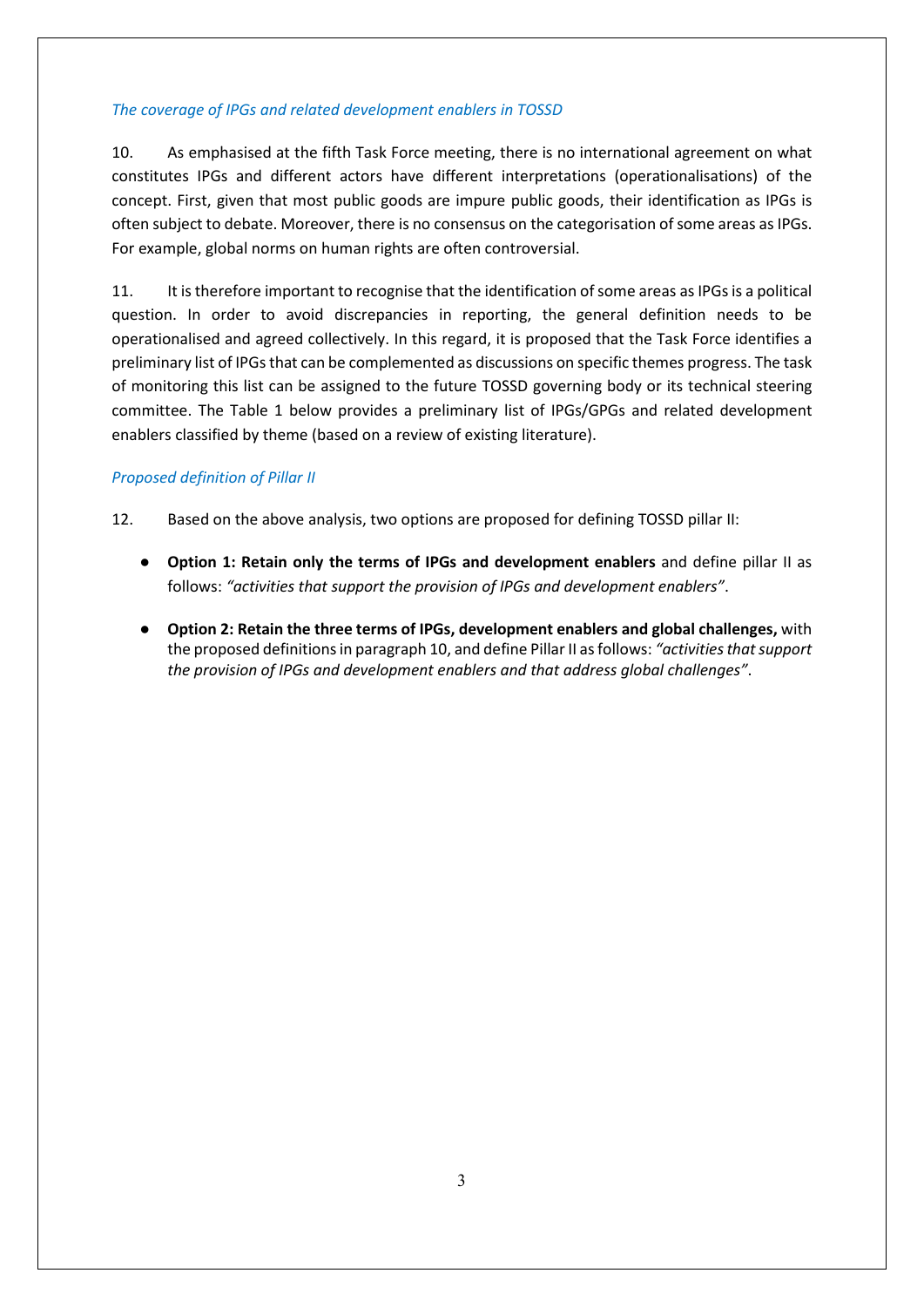### **Table 1. Preliminary list of final IPGs and related development enablers to be included in TOSSD**

| <b>Final IPGs</b>                                       | Examples of related development enablers (intermediate IPGs)                                                                                                                                                                                                                                          |
|---------------------------------------------------------|-------------------------------------------------------------------------------------------------------------------------------------------------------------------------------------------------------------------------------------------------------------------------------------------------------|
| Peace and Security                                      | Conflict resolution, peacekeeping, fighting international crime,<br>fighting human trafficking and exploitation of persons, conflict<br>prevention and mediation, humanitarian action, research and<br>dissemination of knowledge <sup>4</sup> .                                                      |
| Global Health/ Eradication<br>of diseases               | Communicable disease control, generation and dissemination of<br>medical knowledge, global governance and global norms on<br>health issues, research and development of vaccines and<br>preventive measures and treatments for the communicable<br>diseases, universal access to quality health care. |
| Financial stability                                     | International surveillance, global governance, harmonisation of<br>norms and standards, research and dissemination of knowledge.                                                                                                                                                                      |
| International trading<br>system                         | International dispute settlement systems, regional trade<br>integration, trade agreements.                                                                                                                                                                                                            |
| Stable climate, clean air and<br>protected biodiversity | Reduced greenhouse gas emissions, global governance and<br>international agreements, providing sustainable energy for all,<br>sustainable use of natural resources (climate, oceans,<br>biodiversity).                                                                                                |
| Protected physical capital                              | Managing disaster risk and improving disaster response.                                                                                                                                                                                                                                               |
| Global governance,<br>including human rights            | Multilateral organisations, initiatives to promote and protect<br>human rights, initiatives to increase the voice of developing<br>countries in norm-setting processes, democratic and coherent<br>global governance mechanisms, good governance practices based<br>on the rule of law.               |
| Knowledge                                               | International research, creation of new technologies, affordable<br>access to technology and knowledge.                                                                                                                                                                                               |

### *The issue of benefits to TOSSD-eligible countries*

14. Regarding IPGs/development enablers provided at regional or global levels or in provider countries, the Task Force noted the need to have clear criteria to limit the scope to those activities that provide benefits to TOSSD-eligible countries. The Task Force also underlined the necessity to not

<span id="page-3-0"></span><sup>-</sup><sup>4</sup> The proposed list of development enablers will be reviewed as part of the TOSSD pilot on peace and security.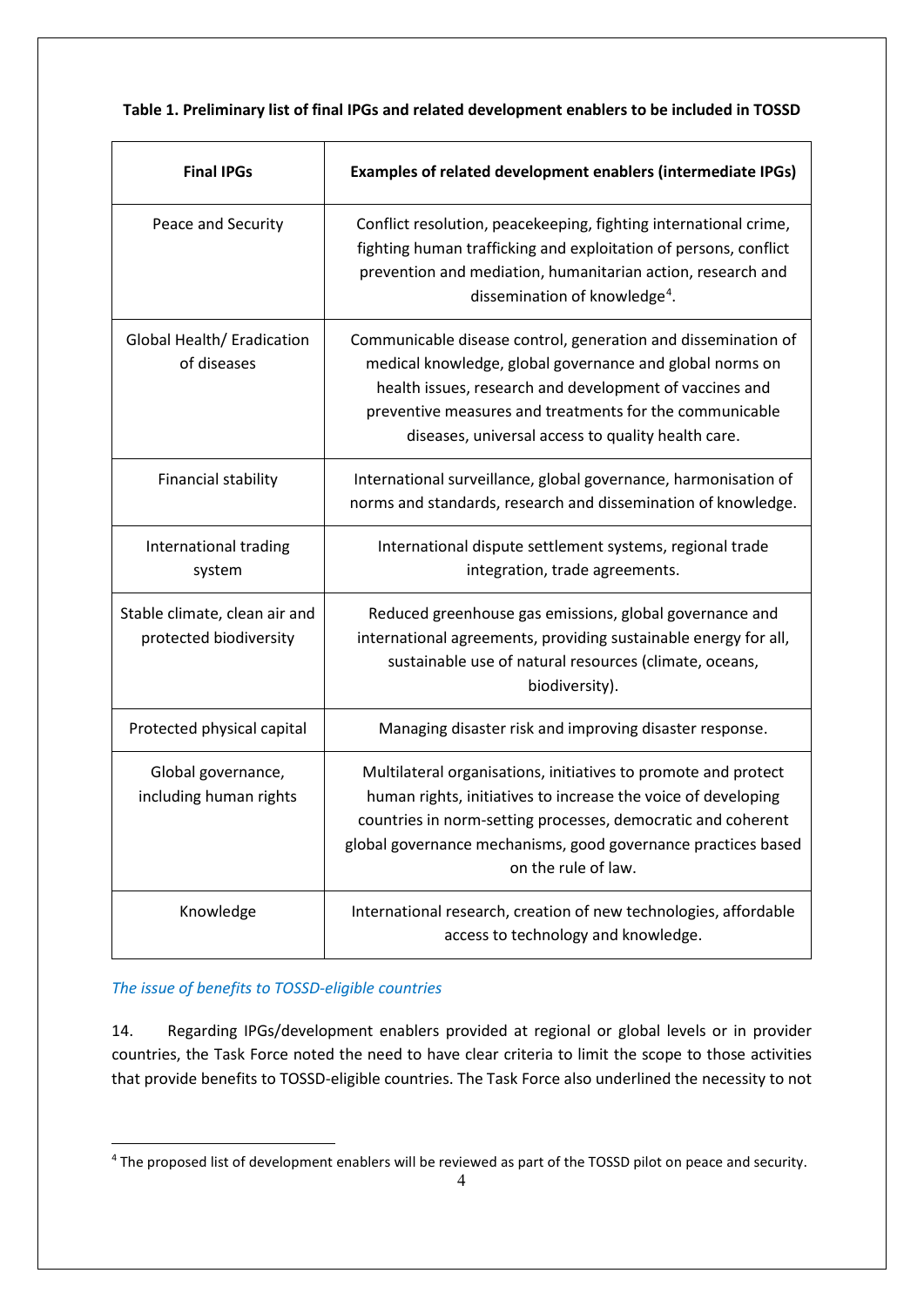inflate Pillar II. For example, the annual budget of the U.S. Environmental Protection Agency is about USD 8 billion, much of which potentially supports the provision of IPGs.

15. The initial proposal tried to bypass the complicated task of measuring the extent to which an activity benefits "mostly" TOSSD-eligible countries by introducing the notions of direct benefits and win-win international co-operation. Activities would be eligible to Pillar II only if they provide direct benefits to TOSSD-eligible countries or their populations (research against malaria, support to refugees, etc.), or indirect benefits through co-operation with institutions from their countries.

16. However, the Task Force was not completely satisfied with the proposed criteria and requested to explore ways to integrate the idea of balance of benefits. It also was proposed to introduce the notion of primary purpose into TOSSD Pillar II. Only activities whose primary purpose is to support TOSSD-eligible countries or their populations would be eligible.

17. The revised criteria could therefore read as follows: Activities implemented outside of the jurisdiction of TOSSD-eligible countries would be eligible if they:

- Provide direct benefits to TOSSD-eligible countries or their populations, and/or
- Are implemented in co-operation with TOSSD-eligible countries or their institutions, thereby ensuring the benefit to TOSSD-eligible countries or their populations. In the case of multilateral organisations, "in co-operation with TOSSD-eligible countries" means these countries' membership in the organisation and their active participation in the decisionmaking processes.

18. It should be noted that TOSSD will collect information on flows both from traditional donors and emerging providers. As the latter countries will also be eligible as recipients of TOSSD, all of their domestic activities in support of IPGs (e.g. investments in renewable energies) could be regarded as providing direct benefits to a TOSSD-eligible country. However, the philosophy of the second pillar of TOSSD is to measure contributions to IPGs made by a country vis-à-vis the rest of the world. Therefore, purely domestic activities which support IPGs will have to be excluded even if they take place in a TOSSD-eligible country.

#### **Issues for discussion**

- **Do Task Force members agree with the proposed definitions for IPGs, development enablers and global challenges?**
- **Which of the two options proposed in paragraph 12 should be retained?**
- **Do Task Force members have comments on the proposed list of IPGs and development enablers? Should any of them be excluded? Should any other IPG or development enabler be added?**
- **Do Task Force members agree with the proposed criteria for assessing the benefit to TOSSD-eligible countries?**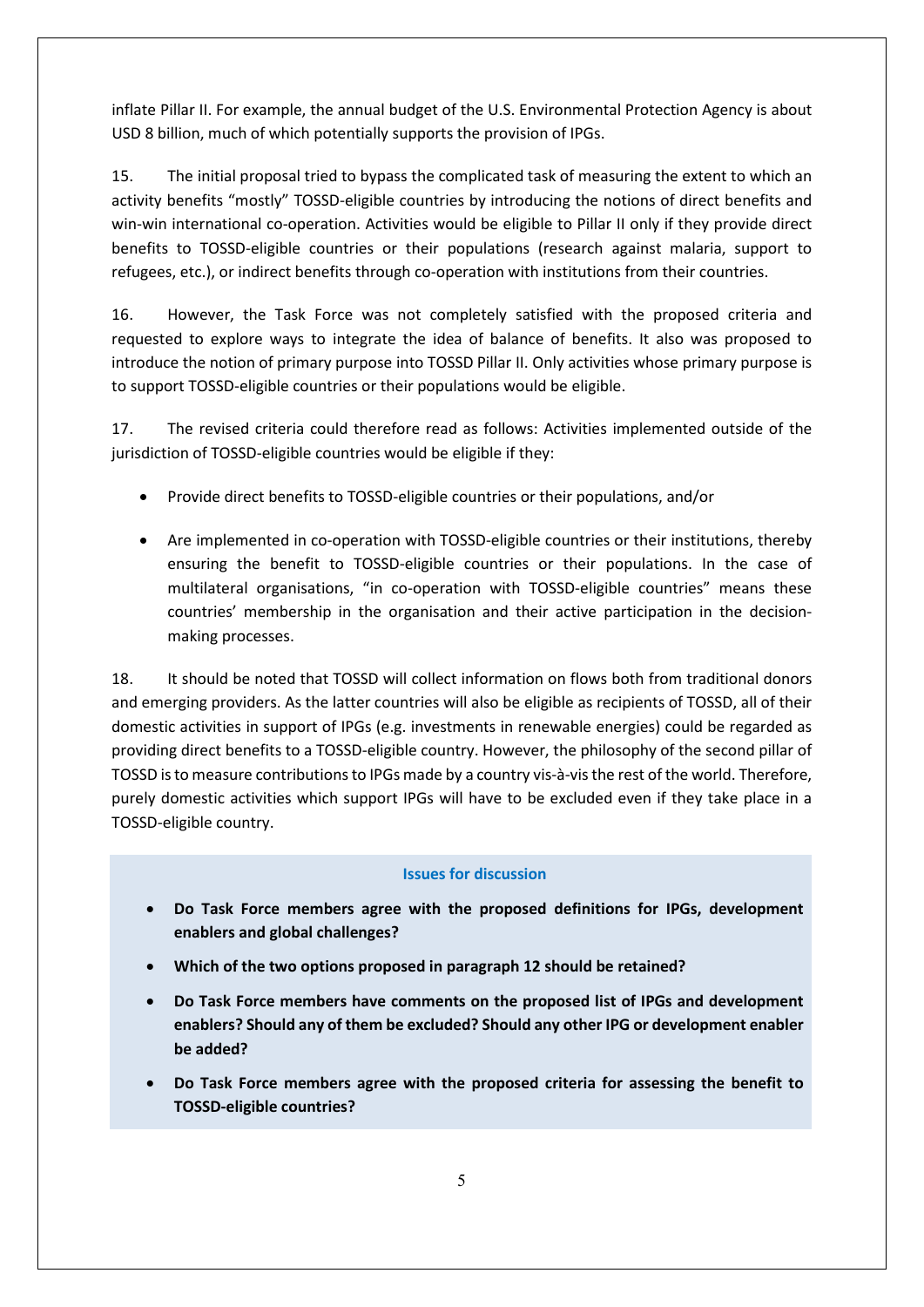### **III. Delineation of Pillar I and Pillar II**

### *Meaning of "cross-border flows" in the context of TOSSD*

19. At the fifth Task Force meeting, members requested further clarifications on the meaning of "cross-border flows" in the context of TOSSD, recognising that financing often involves multiple crossborder flows. The main objective of the TOSSD Pillar I is to provide transparency on the resources flowing into recipient countries in support of sustainable development. This implies that the definition of cross-border flows must be operationalised to reflect the recipient perspective (point of measurement).

### 20. The following definition is proposed:

*"In the context of TOSSD, cross-border flows refer to the transfer of resources from abroad to the jurisdiction of the recipient country. The jurisdiction of a country is defined as the geographic area over which it has authority. Multilateral organisations located in TOSSD-eligible countries are not considered as part of their jurisdiction."*

21. This means that in Pillar I, the point of measurement is not the geographical area from where the flow originates (jurisdiction of the provider) but where it lands (jurisdiction of the recipient). In order to have a better picture on the cross-border components of resources channelled through multilateral organisations, it is the outflows from these organisations that will be collected and not the inflows.

#### *Delineation between Pillar I and Pillar II based on the notion of jurisdiction*

22. Two main factors determine the eligibility of activities under Pillar II. First, as stated in section II, the activities should support the provision of IPGs, meaning that they provide benefits that extend beyond national boundaries. The provision of these IPGs relies on policies, actions and financing which take place at various jurisdictional levels ranging from the national to the global (see Annex II for the difference between the definition of IPGs and the jurisdictional level where they are supplied). Task Force members decided to give priority to pillar I, which means that activities that support the provision of IPGs within the jurisdiction of TOSSD-eligible countries will be included in Pillar I.

23. The second factor of Pillar II is then related to the jurisdictional level where the activity takes place. Pillar II tracks activities that support IPGs from outside the jurisdiction of TOSSD-eligible countries, more specifically the two following areas:

- International jurisdiction: activities implemented at the level of multilateral organisations (norm-setting, regulatory oversight, research, etc.).
- Provider country jurisdiction: activities implemented in provider countries that support the provision of IPGs and comply with the eligibility criteria as to the benefit to TOSSD-eligible countries.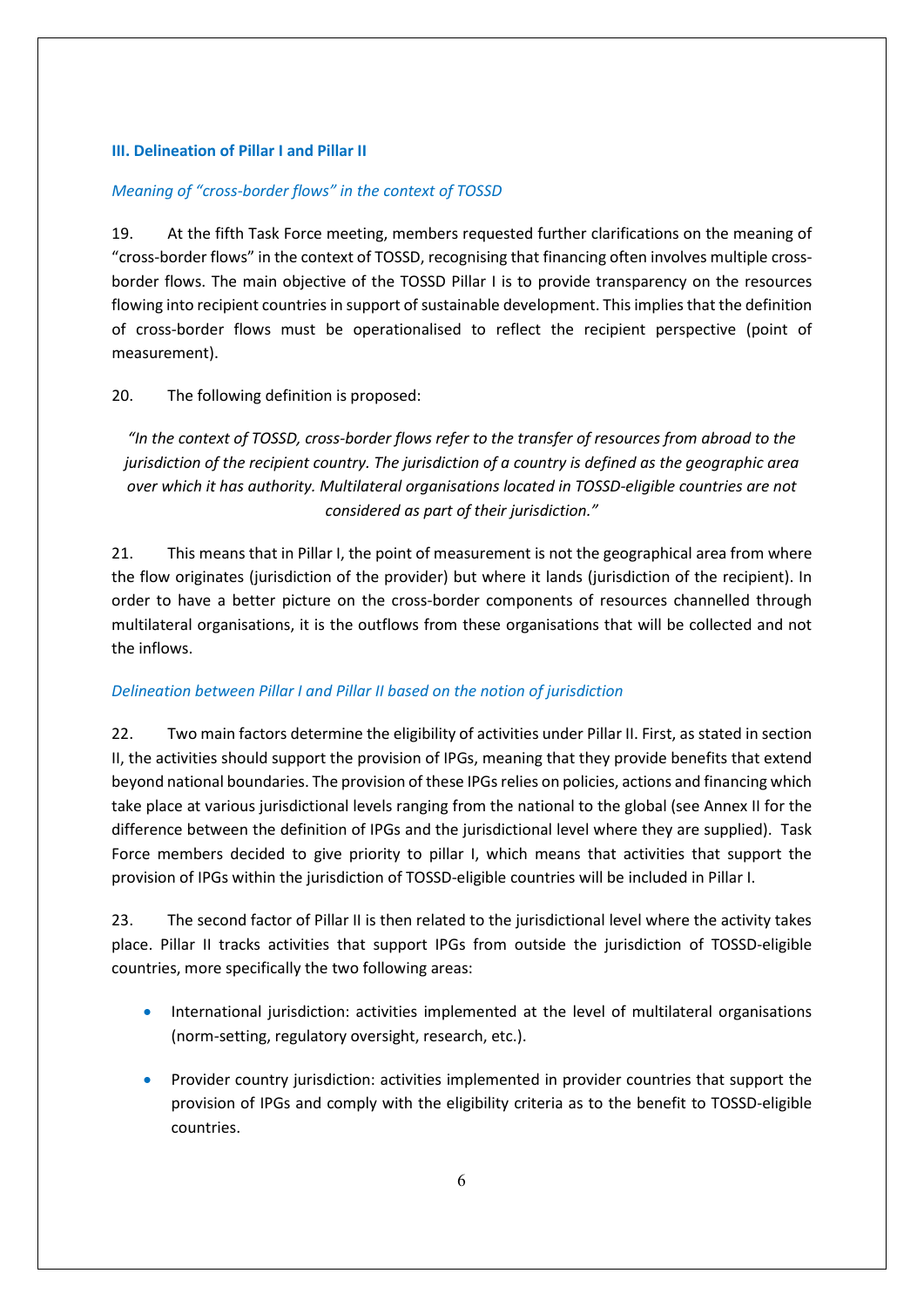### **Issues for discussion**

- **Do Task Force members agree on the definition of cross-border flows and the introduction of the concept of jurisdiction?**
- **Do Task Force members agree with the delineation between Pillar I and Pillar II?**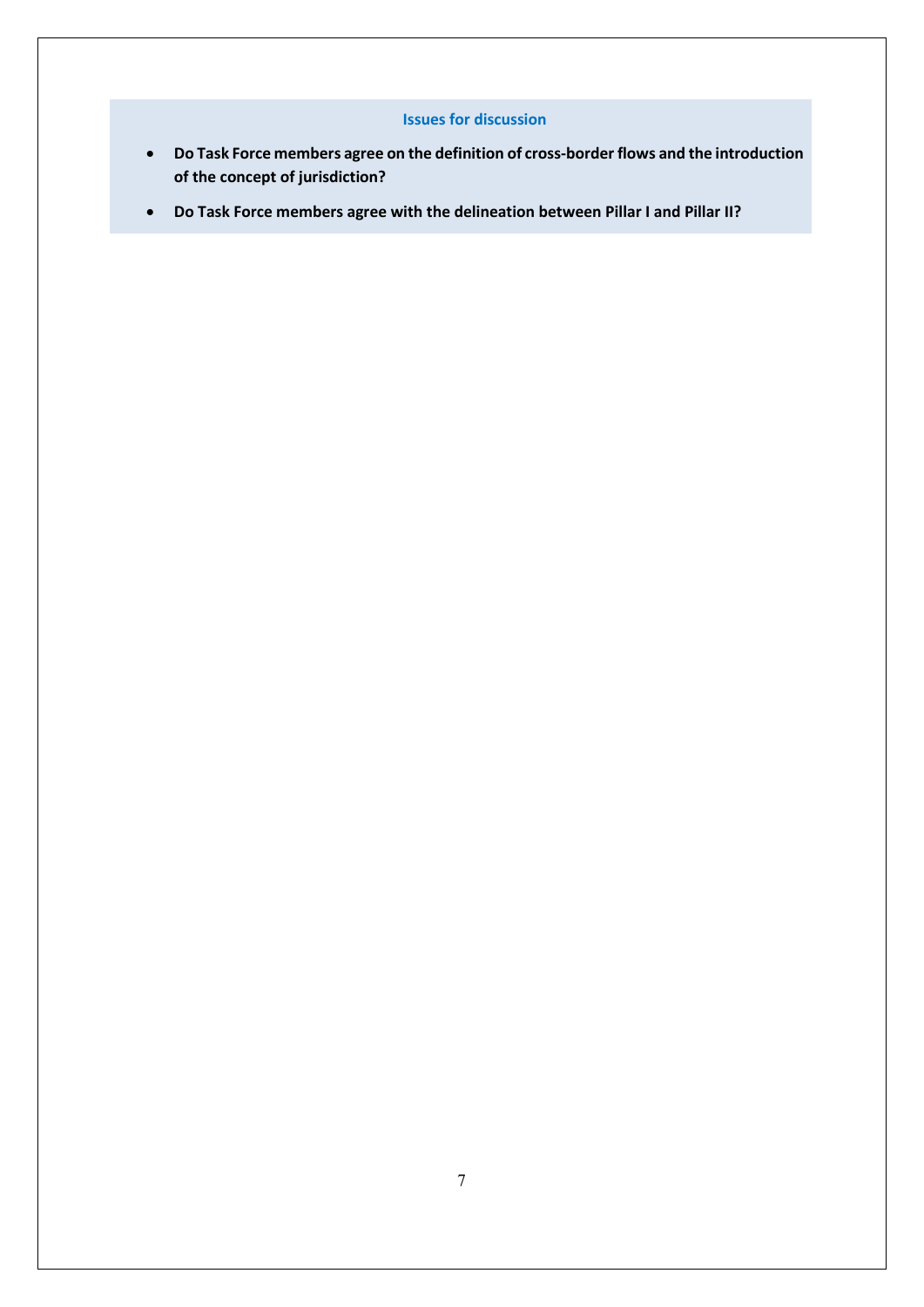## **Annex I. GPGs, global challenges and development enablers**

| IPGs/GPGs                                                    | Global challenges                                                                                                  | Development enablers                                                                                                                               |  |  |
|--------------------------------------------------------------|--------------------------------------------------------------------------------------------------------------------|----------------------------------------------------------------------------------------------------------------------------------------------------|--|--|
|                                                              | <b>Peace and security</b>                                                                                          |                                                                                                                                                    |  |  |
| Peace                                                        | International terrorism                                                                                            | Prevent all forms of violence,<br>combat terrorism and crime and<br>end human trafficking and<br>exploitation of persons                           |  |  |
| Prevention of international crime and<br>violence            | Nuclear non-proliferation                                                                                          | Nutrition security                                                                                                                                 |  |  |
| Human security                                               | Fight against terrorism                                                                                            | Conflict prevention and<br>mediation                                                                                                               |  |  |
|                                                              | Spread of weapons<br><b>Transnational crime</b><br>Containing drug trafficking<br>Re-building war-torn and crisis- |                                                                                                                                                    |  |  |
|                                                              | ridden countries in the aftermath<br>of the cold war                                                               |                                                                                                                                                    |  |  |
|                                                              | Refugees                                                                                                           |                                                                                                                                                    |  |  |
|                                                              | <b>Environment</b>                                                                                                 |                                                                                                                                                    |  |  |
| <b>Stable Climate</b>                                        | Global climate change                                                                                              | Providing sustainable energy for<br>all                                                                                                            |  |  |
| Climate-change mitigation                                    | Natural disasters                                                                                                  | Coherent macroeconomic and<br>development policies supportive<br>of inclusive and green growth                                                     |  |  |
| Clean air                                                    | Depletion of the ozone layer                                                                                       | Sustainable food                                                                                                                                   |  |  |
| Biodiversity conservation                                    | Controlling pollution and<br>combating global warming                                                              | Sustainable use of natural<br>resources (climate, oceans,<br>forests, biodiversity and<br>management of waste                                      |  |  |
| Protected physical environment                               | Mitigation of climate change                                                                                       | Managing disaster risk and<br>improving disaster response                                                                                          |  |  |
|                                                              | Stabilize climate                                                                                                  |                                                                                                                                                    |  |  |
|                                                              | Water scarcity                                                                                                     |                                                                                                                                                    |  |  |
|                                                              | Climate change                                                                                                     |                                                                                                                                                    |  |  |
|                                                              | Land scarcity                                                                                                      |                                                                                                                                                    |  |  |
|                                                              | <b>Health</b>                                                                                                      |                                                                                                                                                    |  |  |
| Control of communicable disease                              | Spread of infectious disease                                                                                       | Research and development of<br>vaccines as well as preventive<br>measures and treatments for the<br>communicable and non-<br>communicable diseases |  |  |
| Eradication of disease                                       | Communicable disease control                                                                                       | Universal access to quality<br>health care                                                                                                         |  |  |
| Scientific knowledge involved in a<br>discovery of a vaccine | Avian flu                                                                                                          |                                                                                                                                                    |  |  |
|                                                              | New disease strains                                                                                                |                                                                                                                                                    |  |  |
| <b>Economic and financial stability</b>                      |                                                                                                                    |                                                                                                                                                    |  |  |
| International markets                                        | Excessive commodity-price<br>volatility<br>8                                                                       | Regional economic integration<br>and interconnectivity                                                                                             |  |  |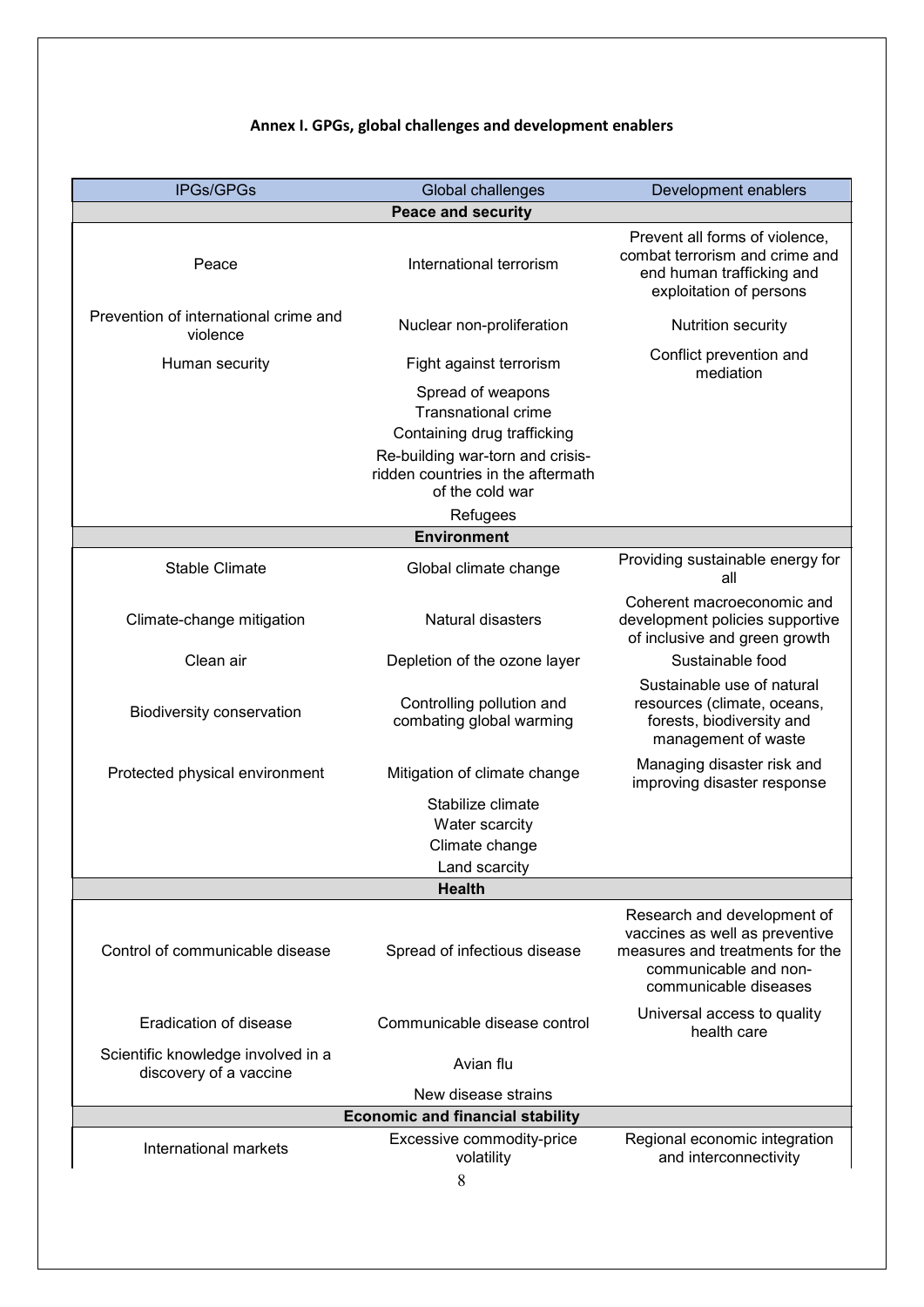| Financial stability                                              | Bailing out countries in financial<br>crises                                       | Global Financial and<br>Macroeconomic stability                                                                                             |  |  |  |
|------------------------------------------------------------------|------------------------------------------------------------------------------------|---------------------------------------------------------------------------------------------------------------------------------------------|--|--|--|
| International trading system                                     | <b>Financial shocks</b>                                                            | Universal, rules-based, open,<br>transparent, predictable,<br>inclusive, non-discriminatory and<br>equitable multilateral trading<br>system |  |  |  |
| Market efficiency                                                | International financial stability                                                  | Regional co-operation and<br>regional trade agreements                                                                                      |  |  |  |
| Institutional architecture of international<br>trade and finance | Excessive financial volatility                                                     | Global economic governance                                                                                                                  |  |  |  |
|                                                                  | Commodity price fluctuations                                                       | International financial and<br>monetary and trading systems                                                                                 |  |  |  |
|                                                                  | Ever-fiercer competition for<br>market shares, Investment and<br>job opportunities | IMF, Improve early warning of<br>macroeconomic and financial<br>risks                                                                       |  |  |  |
|                                                                  |                                                                                    | Proper Functioning of food<br>commodity markets                                                                                             |  |  |  |
|                                                                  |                                                                                    | Fair and stable global trading<br>system                                                                                                    |  |  |  |
|                                                                  |                                                                                    | Adequate financing for<br>development and stable financial<br>system                                                                        |  |  |  |
|                                                                  |                                                                                    | Coherent macroeconomic and<br>development policies supportive<br>of inclusive and green growth                                              |  |  |  |
| Governance, including human rights                               |                                                                                    |                                                                                                                                             |  |  |  |
| Human rights                                                     |                                                                                    | Increase the voice of developing<br>countries in norm-setting<br>processes                                                                  |  |  |  |
| Global communication and<br>transportation systems               |                                                                                    | Democratic and coherent global<br>governance mechanisms                                                                                     |  |  |  |
| International regulations for civil<br>aviation                  |                                                                                    | Good governance practices<br>based on the rule of law                                                                                       |  |  |  |
| Global norms such as basic human<br>rights                       |                                                                                    | Human rights protection                                                                                                                     |  |  |  |
| Governance of global migration                                   |                                                                                    | Women's empowerment                                                                                                                         |  |  |  |
| Knowledge                                                        |                                                                                    |                                                                                                                                             |  |  |  |
| Science                                                          |                                                                                    | Creation of new technologies                                                                                                                |  |  |  |
| Research                                                         |                                                                                    | Earth observation, rural<br>infrastructure agricultural<br>research                                                                         |  |  |  |
| Technology                                                       |                                                                                    | Increase scientific knowledge                                                                                                               |  |  |  |
|                                                                  |                                                                                    | Affordable access to technology<br>and knowledge                                                                                            |  |  |  |
| <b>International migration</b>                                   |                                                                                    |                                                                                                                                             |  |  |  |
| Safe, orderly and regular migration                              |                                                                                    | Fair rules to manage migration                                                                                                              |  |  |  |